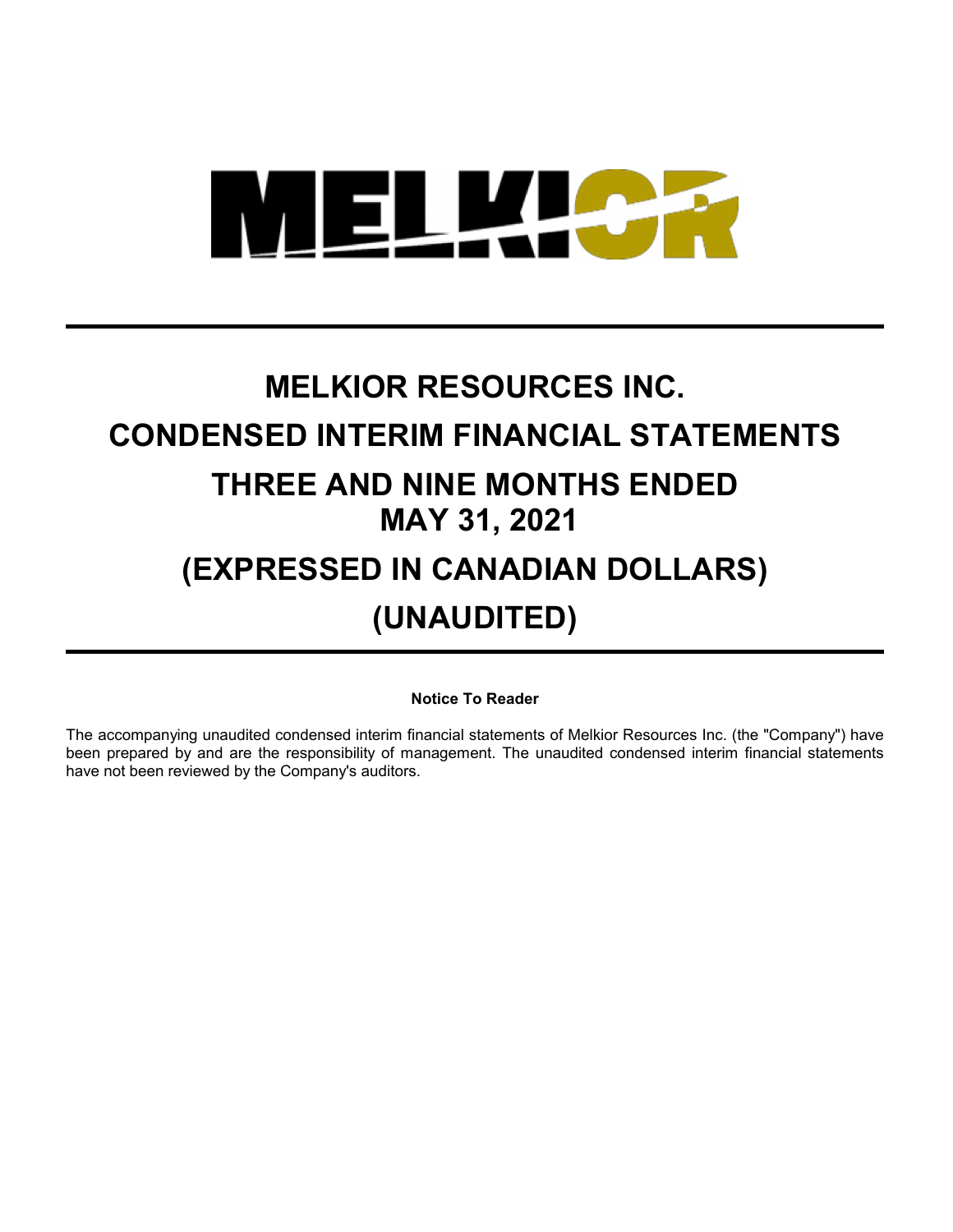**Condensed Interim Statements of Financial Position (Expressed in Canadian Dollars) Unaudited**

|                                                     | As at<br>May 31,<br>2021 | As at<br>August 31,<br>2020 |
|-----------------------------------------------------|--------------------------|-----------------------------|
| <b>ASSETS</b>                                       |                          |                             |
| <b>Current assets</b>                               |                          |                             |
| Cash                                                | \$<br>1,351,719          | \$<br>523,862               |
| Sales tax receivable and other receivables (note 6) | 30,273                   | 716,885                     |
| Prepaid expenses                                    | 15,948                   | 13,000                      |
| Marketable securities (note 7)                      | 315,000                  | 340,000                     |
| <b>Total current assets</b>                         | 1,712,940                | 1,593,747                   |
| <b>Non-current assets</b>                           |                          |                             |
| Exploration and evaluation assets (note 8)          | 11,437,094               | 10,782,506                  |
| <b>Total assets</b>                                 | \$<br>13,150,034         | \$<br>12,376,253            |
| <b>EQUITY AND LIABILITIES</b>                       |                          |                             |
| <b>Current liabilities</b>                          |                          |                             |
| Accounts payable and accrued liabilities (note 10)  | \$<br>38,371             | \$<br>105,209               |
| Flow-through share liability (note 9(b))            | 9,985                    | 176,522                     |
| <b>Total liabilities</b>                            | 48,356                   | 281,731                     |
| <b>Equity</b>                                       |                          |                             |
| Share capital (note 9)                              | 47,961,982               | 46,775,250                  |
| Contributed surplus (note 9)                        | 5,655,638                | 5,208,370                   |
| Deficit                                             | (40,515,942)             | (39, 889, 098)              |
| <b>Total equity</b>                                 | 13,101,678               | 12,094,522                  |
| <b>Total equity and liabilities</b>                 | \$<br>13,150,034         | \$<br>12,376,253            |

The accompanying notes to the unaudited condensed interim financial statements are an integral part of these statements.

Going concern (note 2)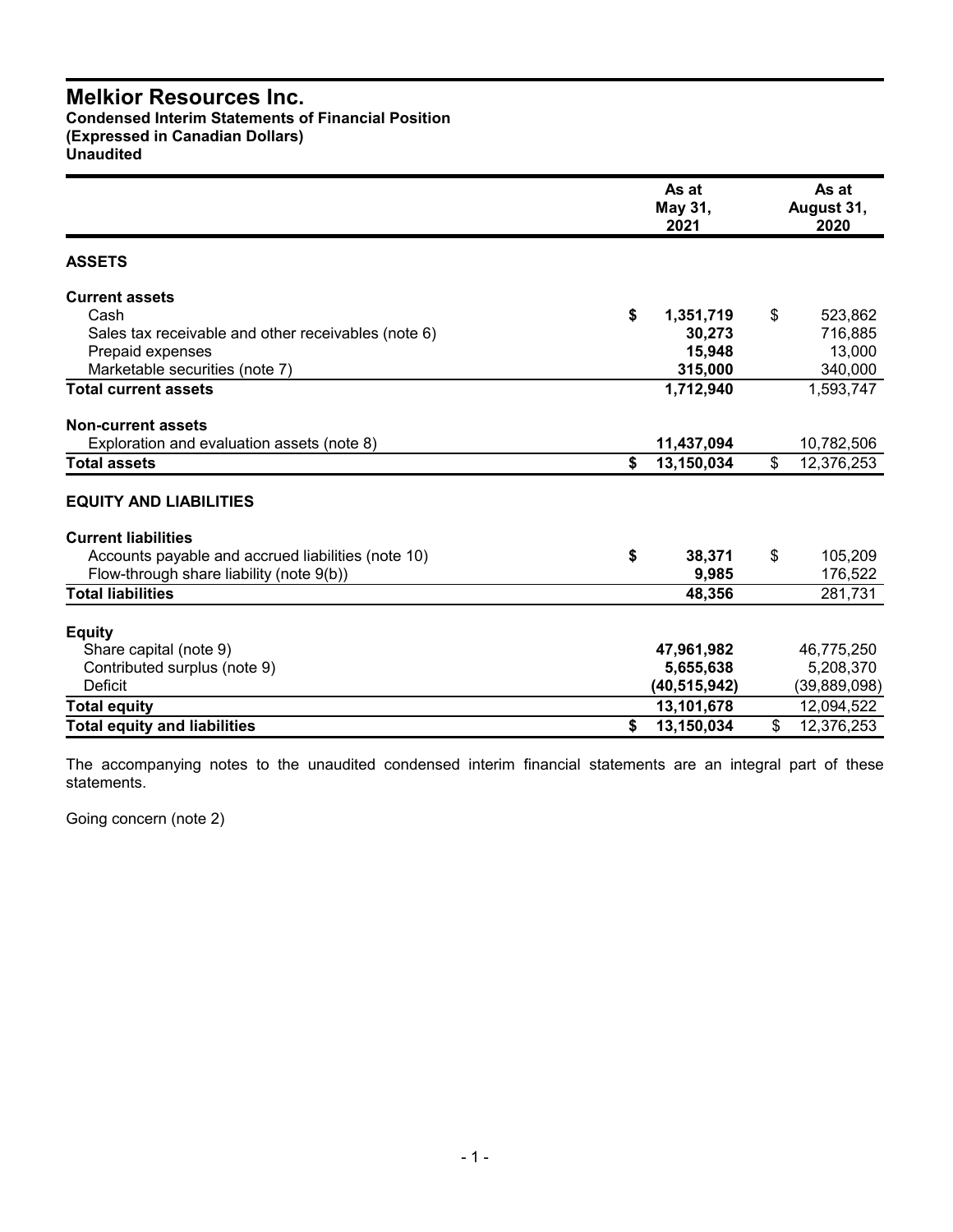**Condensed Interim Statements of Comprehensive Loss (Expressed in Canadian Dollars) Unaudited**

|                                                                             | <b>Three Months</b><br><b>Ended</b><br>May 31,<br>2021 | <b>Three Months</b><br><b>Ended</b><br>May 31,<br>2020 |    | <b>Nine Months</b><br><b>Ended</b><br>May 31,<br>2021 | <b>Nine Months</b><br><b>Ended</b><br>May 31,<br>2020 |
|-----------------------------------------------------------------------------|--------------------------------------------------------|--------------------------------------------------------|----|-------------------------------------------------------|-------------------------------------------------------|
| <b>Expenses</b>                                                             |                                                        |                                                        |    |                                                       |                                                       |
| Consulting and management fees (note 10)                                    | \$<br>12,500                                           | \$<br>23,300                                           | \$ | 67,250                                                | \$<br>61,475                                          |
| Marketing                                                                   | 33,889                                                 |                                                        |    | 101,820                                               |                                                       |
| Office and general                                                          | 3,822                                                  | 5,840                                                  |    | 17.749                                                | 16,816                                                |
| Professional fees (note 10)                                                 | 16,534                                                 | 26,904                                                 |    | 81,430                                                | 63,495                                                |
| Regulatory fees (note 10)                                                   | 22,249                                                 | 17,708                                                 |    | 47,265                                                | 51,163                                                |
| Share-based payments (notes 9 and 10)                                       |                                                        | 11,000                                                 |    | 524,000                                               | 154,000                                               |
| Travel and promotion                                                        | 282                                                    |                                                        |    | 282                                                   | 315                                                   |
| Net loss before other items                                                 | (89, 276)                                              | (84, 752)                                              |    | (839, 796)                                            | (347, 264)                                            |
| <b>Other items</b>                                                          |                                                        |                                                        |    |                                                       |                                                       |
| Interest income                                                             | 1,280                                                  |                                                        |    | 3.537                                                 | 2,473                                                 |
| Gain (loss) on marketable securities (note 7)                               | 12,878                                                 | 20,000                                                 |    | 42,878                                                | (7,039)                                               |
| Gain on sale of exploration and evaluation                                  |                                                        |                                                        |    |                                                       |                                                       |
| assets (note 8)                                                             |                                                        | 25,000                                                 |    |                                                       | 25,000                                                |
| Other income                                                                | 69,287                                                 |                                                        |    | 166,537                                               | 24,219                                                |
| Net and comprehensive loss                                                  |                                                        |                                                        |    |                                                       |                                                       |
| for the period                                                              | \$<br>(5,831)                                          | \$<br>(39, 752)                                        | S  | (626, 844)                                            | \$<br>(302, 611)                                      |
| Basic and diluted net loss per share                                        | \$<br>(0.00)                                           | \$<br>(0.00)                                           | \$ | (0.03)                                                | \$<br>(0.02)                                          |
| Weighted average number of common shares<br>outstanding - Basic and diluted | 21,849,420                                             | 19.373.062                                             |    | 21,376,709                                            | 19,368,189                                            |

The accompanying notes to the unaudited condensed interim financial statements are an integral part of these statements.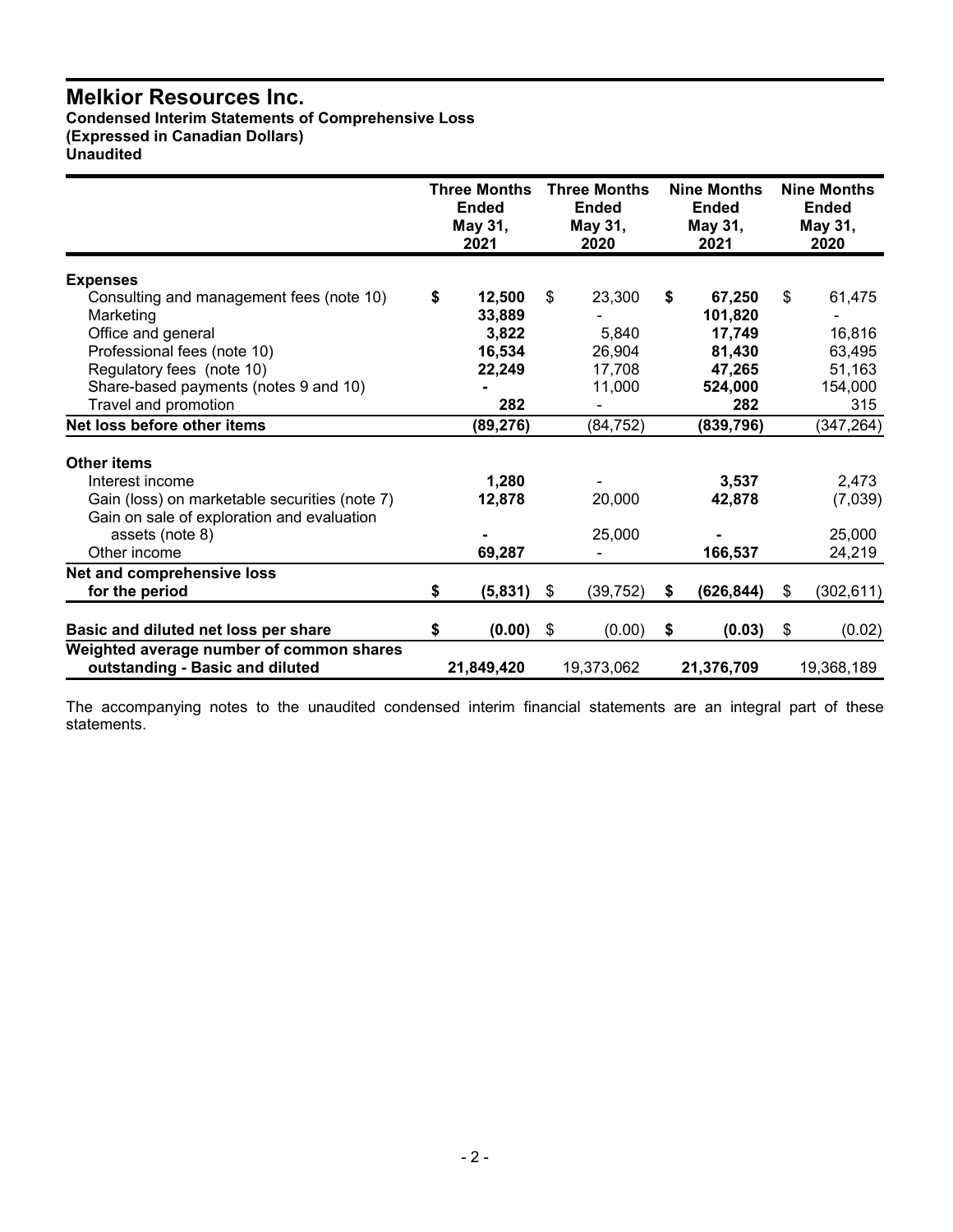#### **Melkior Resources Inc. Condensed Interim Statements of Cash Flows (Expressed in Canadian Dollars) Unaudited**

|                                                | <b>Nine Months</b><br><b>Ended</b><br>May 31,<br>2021 | <b>Nine Months</b><br><b>Ended</b><br>May 31,<br>2020 |
|------------------------------------------------|-------------------------------------------------------|-------------------------------------------------------|
| <b>Operating activities</b>                    |                                                       |                                                       |
| Net loss for the period                        | \$<br>(626, 844)                                      | (302, 611)<br>-S                                      |
| Adjustments for:                               |                                                       |                                                       |
| Share-based payments                           | 524,000                                               | 154,000                                               |
| Loss on marketable securities                  | (42, 878)                                             | 7,039                                                 |
| Interest income                                | (3,537)                                               | (2, 473)                                              |
| Other income                                   | (166, 537)                                            | (24, 219)                                             |
| Changes in non-cash working capital items:     |                                                       |                                                       |
| Sales tax receivable and other receivables     | (13, 387)                                             | (1,010)                                               |
| Prepaid expenses                               | (2,948)                                               | (8, 263)                                              |
| Amounts payable and other liabilities          | (66, 838)                                             | 6,255                                                 |
| Net cash used in operating activities          | (398, 969)                                            | (171, 282)                                            |
| <b>Investing activities</b>                    |                                                       |                                                       |
| Exploration and evaluation assets expenditures | (683, 532)                                            | (550, 282)                                            |
| Tax credit received                            | 28,944                                                |                                                       |
| Purchase of marketable securities              | (15,000)                                              |                                                       |
| Proceeds from sale of marketable securities    | 82,878                                                | 152,961                                               |
| Interest income                                | 3,537                                                 | 2,473                                                 |
| Net cash used in investing activities          | (583, 173)                                            | (394, 848)                                            |
| <b>Financing activities</b>                    |                                                       |                                                       |
| Shares issued for cash, net of issue costs     | 1,699,999                                             |                                                       |
| Stock options exercised                        | 110,000                                               |                                                       |
| Net cash provided by financing activities      | 1,809,999                                             | $\blacksquare$                                        |
| Net change in cash                             | 827,857                                               | (566, 130)                                            |
| Cash, beginning of period                      | 523,862                                               | 1,023,410                                             |
| Cash, end of period                            | 1,351,719<br>\$                                       | \$<br>457,280                                         |

The accompanying notes to the unaudited condensed interim financial statements are an integral part of these statements.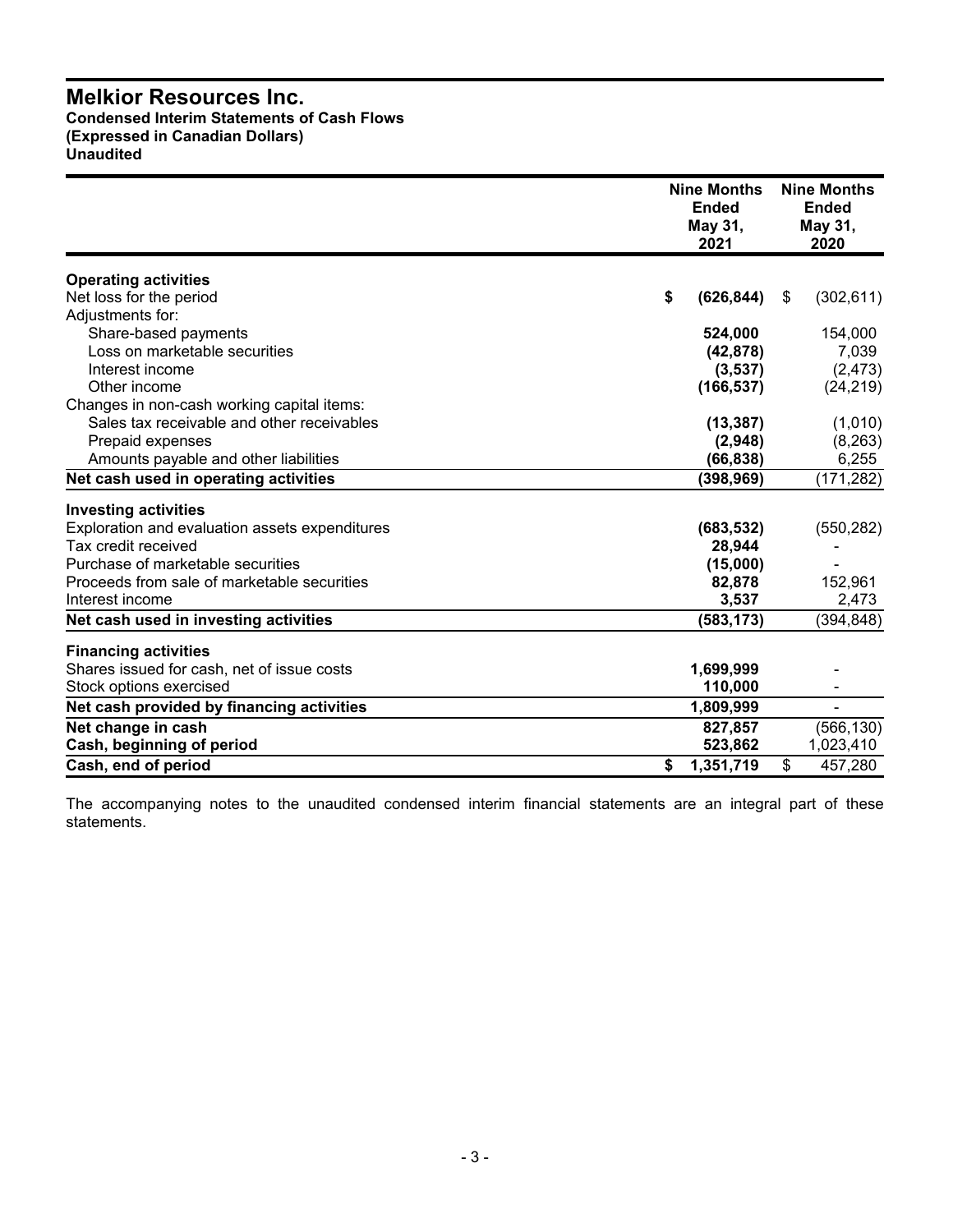**Condensed Interim Statements of Changes in Equity (Expressed in Canadian Dollars) Unaudited**

|                                                     |                          | Share capital            |                               |                                 |            |
|-----------------------------------------------------|--------------------------|--------------------------|-------------------------------|---------------------------------|------------|
|                                                     | Number of<br>shares      | <b>Share</b><br>capital  | <b>Contributed</b><br>surplus | <b>Deficit</b>                  | Total      |
| Balance, August 31, 2019                            | 19,365,725               | 46,244,273<br>S          | 4,798,370<br>S.               | \$ (39,252,737) \$ 11,789,906   |            |
| Shares issued for exploration and evaluation assets | 75.000                   | 61,500                   | $\overline{\phantom{0}}$      |                                 | 61.500     |
| Share-based payments                                | $\overline{\phantom{0}}$ | $\overline{\phantom{0}}$ | 154.000                       |                                 | 154.000    |
| Net comprehensive loss for the period               |                          |                          | $\blacksquare$                | (302, 611)                      | (302, 611) |
| <b>Balance, May 31, 2020</b>                        | 19,440,725               | \$46,305,773             | 4,952,370                     | \$ (39, 555, 348) \$ 11,702,795 |            |
|                                                     |                          |                          |                               |                                 |            |
|                                                     |                          |                          |                               |                                 |            |

| Balance, August 31, 2020              | 20.049.420 | 46.775.250   | 5,208,370 | \$ (39,889,098) \$ 12,094,522 |           |
|---------------------------------------|------------|--------------|-----------|-------------------------------|-----------|
| Shares issued for cash                | .250.000   | 1.000.000    |           | $\overline{\phantom{a}}$      | 000.000.١ |
| Stock options exercised               | 550,000    | 186,732      | (76, 732) | $\sim$                        | 110.000   |
| Share-based payments                  |            |              | 524.000   | $\sim$                        | 524.000   |
| Net comprehensive loss for the period |            |              |           | (626.844)                     | (626.844) |
| <b>Balance, May 31, 2021</b>          | 21,849,420 | \$47,961,982 | 5,655,638 | \$ (40,515,942) \$ 13,101,678 |           |

The accompanying notes to the unaudited condensed interim financial statements are an integral part of these statements.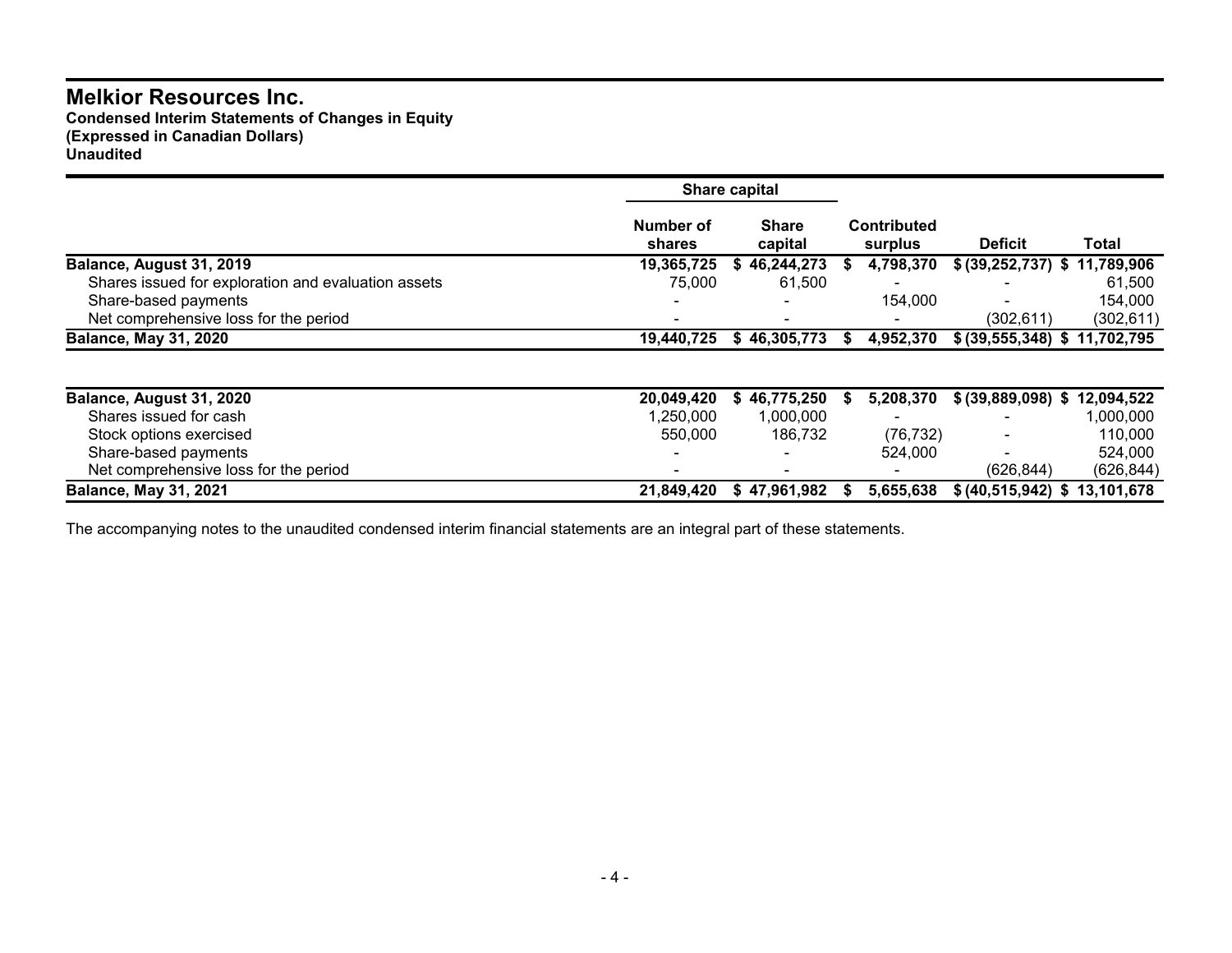#### **1. Nature of operations**

Melkior Resources Inc. (the ''Company''), incorporated under the *Business Corporations Act* (Canada), is a junior mining exploration company operating in Canada. The Company's operations include the acquisition and exploration of mineral properties in Canada. The address of the registered office is 400 – 725 Granville Street, Vancouver, British Columbia, Canada, V7Y 1G5, and its principal place of business is 207 – 66 Brousseau Avenue, Timmins, Ontario, Canada, P4N 5Y2. The Company's shares are listed on the TSX Venture Exchange ("TSX-V") under the symbol "MKR", on the OTC Exchange in the United States under the symbol "MKRIF" and on the Frankfurt Stock Exchange under the symbol "MEK".

On January 24, 2018, at the Annual General and Special Meeting, the shareholders voted to approve the continuation of the Company into British Columbia under the *Business Corporations Act (British Columbia*) from federal jurisdiction. The continuation took effect on February 20, 2018.

#### **2. Going concern**

These financial statements have been prepared on the basis of accounting principles applicable to a going concern, which assumes that the Company will continue in operation for the foreseeable future and will be able to realize its assets and discharge its liabilities in the normal course of operations.

The Company's operations could be significantly adversely affected by the effects of a widespread global outbreak of a contagious disease, including the recent outbreak of respiratory illness caused by COVID-19. The Company cannot accurately predict the impact COVID-19 will have on its operations and the ability of others to meet their obligations with the Company, including uncertainties relating to the ultimate geographic spread of the virus, the severity of the disease, the duration of the outbreak, and the length of travel and quarantine restrictions imposed by governments of affected countries. In addition, a significant outbreak of contagious diseases in the human population could result in a widespread health crisis that could adversely affect the economies and financial markets of many countries, resulting in an economic downturn that could further affect the Company's operations and ability to finance its operations.

The Company has incurred a net loss during the nine months ended May 31, 2021 of \$626,844 (nine months ended May 31, 2020 - \$302,611) and has a deficit at May 31, 2021 of \$40,515,942 (August 31, 2020 - \$39,889,098), has limited resources, no sources of operating cash flow and no assurances that sufficient funding will be available to continue operations for an extended period of time. The Company is in the exploration stage and, accordingly, has not yet commenced revenue-producing operations. These material uncertainties may cast significant doubt upon the Company's ability to continue as a going concern.

The application of the going concern concept is dependent upon the Company's ability to satisfy its liabilities as they become due and to obtain the necessary financing to complete the exploration and development of its mineral property interests, the attainment of profitable mining operations or the receipt of proceeds from the disposition of its mineral property interests. Management is actively engaged in the review and due diligence on opportunities of merit in the mining sector and is seeking to raise the necessary capital to meet its funding requirements. There can be no assurance that management's plan will be successful.

If the going concern assumption were not appropriate for these financial statements then adjustments may be necessary in the carrying value of assets and liabilities, the reported expenses and the statements of financial position classifications used. Such adjustments could be material.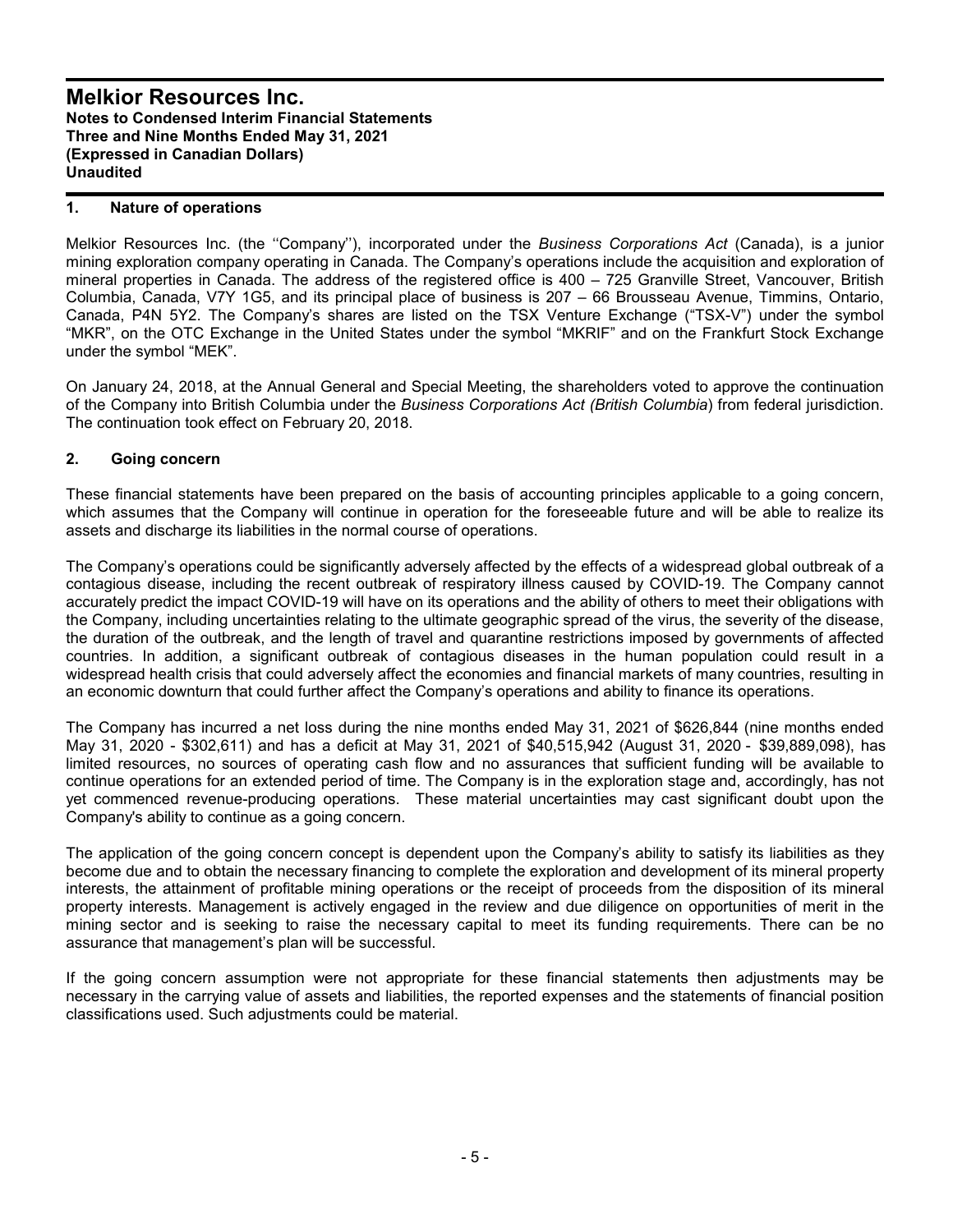#### **3. Basis of presentation**

#### **(a) Statement of compliance**

The unaudited condensed interim financial statements of the Company have been prepared in accordance with International Accounting Standard 34 *Interim Financial Reporting*.

The unaudited condensed interim financial statements of the Company should be read in conjunction with the Company's audited financial statements for the year ended August 31, 2020, which were prepared in accordance with International Financial Reporting Standards ("IFRS"), as issued by the International Accounting Standards Board ("IASB").

These unaudited condensed interim financial statements were reviewed by the Audit Committee and approved and authorized for issue by the Board of Directors on July 26, 2021.

#### **(b) Basis of measurement**

These unaudited condensed interim financial statements have been prepared under the historical cost basis, except for financial instruments measured at fair value. These financial statements have been prepared under the accrual basis of accounting, except for cash flow information.

#### **(c) Functional and presentation currency**

The unaudited condensed interim financial statements are presented in Canadian dollars, which is also the functional currency of the Company.

#### **4. Significant accounting policies**

The unaudited condensed interim financial statements have been prepared, for all periods presented, following the same accounting policies and methods of computation as described in note 4 to the audited financial statements for the year ended August 31, 2020.

#### **5. Critical accounting estimates and judgments**

The Company makes estimates and assumptions about the future that affect the reported amounts of assets and liabilities. Estimates and judgments are continually evaluated based on historical experience and other factors, including expectations of future events that are believed to be reasonable under the circumstances. In the future, actual experience may differ from these estimates and assumptions.

The effect of a change in an accounting estimate is recognized prospectively by including it in comprehensive income in the year of the change, if the change affects that year only, or in the year of the change and future years, if the change affects both.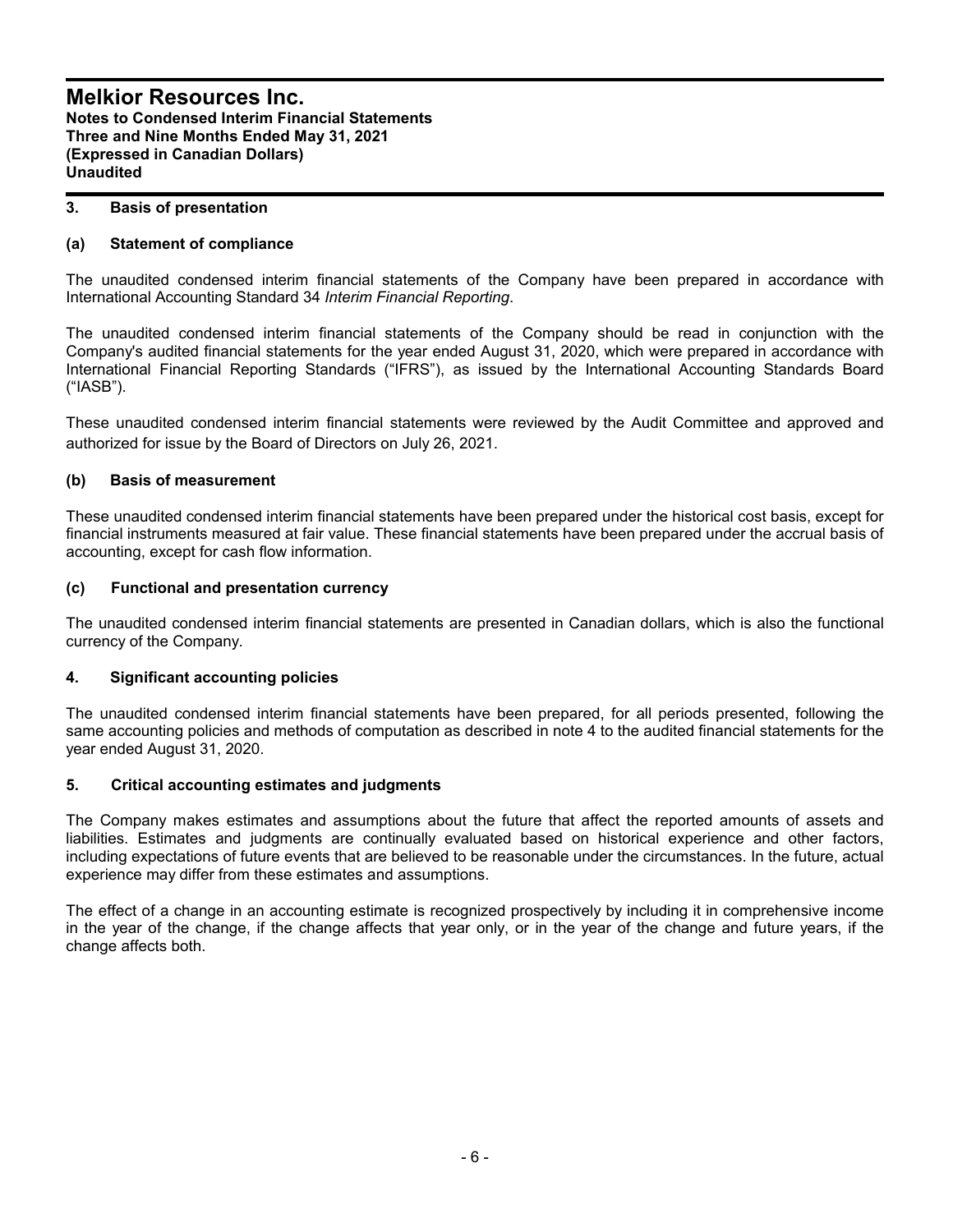#### **5. Critical accounting estimates and judgments (continued)**

#### Critical judgments in applying accounting policies

Information about critical judgments in applying accounting policies that have the most significant risk of causing material adjustment to the carrying amounts of assets and liabilities recognized in the financial statements within the next financial year are discussed below:

#### *(a) Impairment of exploration and evaluation assets*

The application of the Company's accounting policy for exploration and evaluation expenditure and impairment of the capitalized expenditures requires judgment in determining whether it is likely that future economic benefits will flow to the Company, which may be based on assumptions about future events or circumstances. Estimates and assumptions made may change if new information becomes available. If, after expenditure is capitalized, information becomes available suggesting that the recovery of expenditure is unlikely, the amount capitalized is written off in the profit or loss in the year the new information becomes available.

#### *(b) Title to mineral property interests*

Although the Company has taken steps to verify title to mineral properties in which it has an interest, these procedures do not guarantee the Company's title. Such properties may be subject to prior agreements or transfers and title may be affected by undetected defects.

#### *(c) Income taxes*

Significant judgment is required in determining the provision for income taxes. There are many transactions and calculations undertaken during the ordinary course of business for which the ultimate tax determination is uncertain. The Company recognizes liabilities and contingencies for anticipated tax audit issues based on the Company's current understanding of the tax law. For matters where it is probable that an adjustment will be made, the Company records its best estimate of the tax liability including the related interest and penalties in the current tax provision. Management believes they have adequately provided for the probable outcome of these matters; however, the final outcome may result in a materially different outcome than the amount included in the tax liabilities.

In addition, the Company recognizes deferred tax assets relating to tax losses carried forward to the extent that it is probable that taxable profit will be available against which a deductible temporary difference can be utilized. This is deemed to be the case when there are sufficient taxable temporary differences relating to the same taxation authority and the same taxable entity which are expected to reverse in the same year as the expected reversal of the deductible temporary difference, or in years into which a tax loss arising from the deferred tax asset can be carried back or forward. However, utilization of the tax losses also depends on the ability of the taxable entity to satisfy certain tests at the time the losses are recouped.

#### *(d) Going concern*

The assessment of the Company's ability to continue as a going concern requires significant judgment. The financial statements have been prepared on the basis of accounting principles applicable to a going concern, as disclosed in note 2.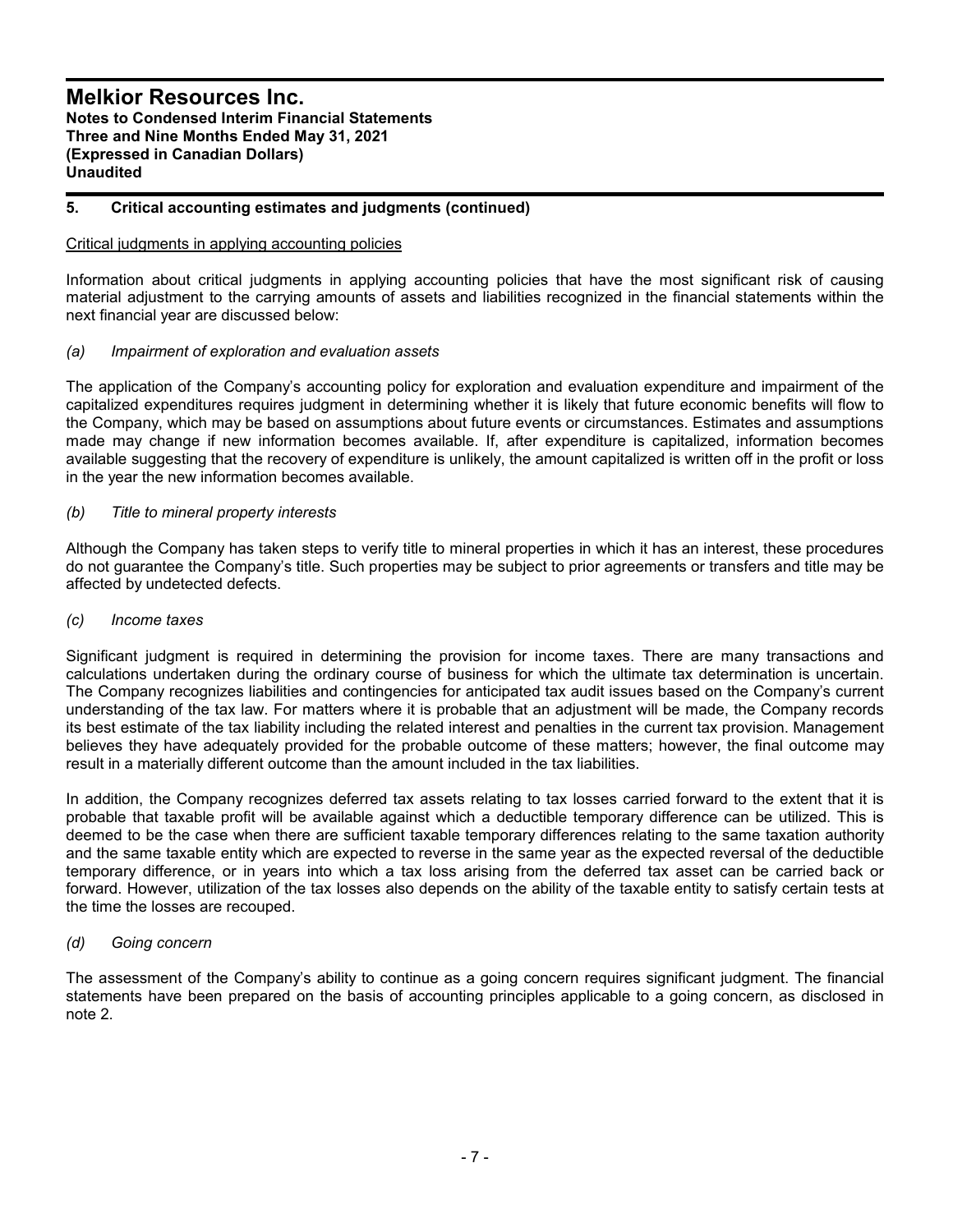#### **5. Critical accounting estimates and judgments (continued)**

#### Key sources of estimation uncertainty

The following are key assumptions concerning the future and other key sources of estimation uncertainty that have a significant risk of resulting in material adjustments to the financial statements.

#### *Decommissioning liabilities*

Rehabilitation provisions are created based on the Company's internal estimates. Assumptions, based on the current economic environment, are made which management believes are a reasonable basis upon which to estimate the future liability. These estimates take into account any material changes to the assumptions that occur when reviewed regularly by management. Estimates are reviewed annually and are based on current regulatory requirements. Significant changes in estimates of contamination, restoration standards and techniques will result in changes to provisions from year to year. Actual rehabilitation costs will ultimately depend on future market prices for the rehabilitation costs which will reflect the market condition at the time the rehabilitation costs are actually incurred. The final cost of the currently recognized rehabilitation provisions may be higher or lower than currently provided for. As at May 31, 2021, the Company has no known rehabilitation requirements and accordingly, no provision has been made.

#### *Fair value of investments in unquoted equity investment*

The Company has \$300,000 investment in IR Battery Resources and Processing Inc., a private entity's shares. Management estimates cost approximates fair value as there is insufficient more recent information available to measure fair value. There are no indicators that cost might not be representative of fair value.

#### **6. Sales tax receivable and other receivables**

|                                  | As at<br>May 31,<br>2021 |                |  | As at<br>August 31,<br>2020 |  |  |
|----------------------------------|--------------------------|----------------|--|-----------------------------|--|--|
| Sales tax receivable             | \$                       | 30,273         |  | 14,886                      |  |  |
| Subscription receivable (note 9) |                          | $\blacksquare$ |  | 699,999                     |  |  |
| Other receivable                 |                          | $\blacksquare$ |  | 2,000                       |  |  |
|                                  |                          | 30,273         |  | 716,885                     |  |  |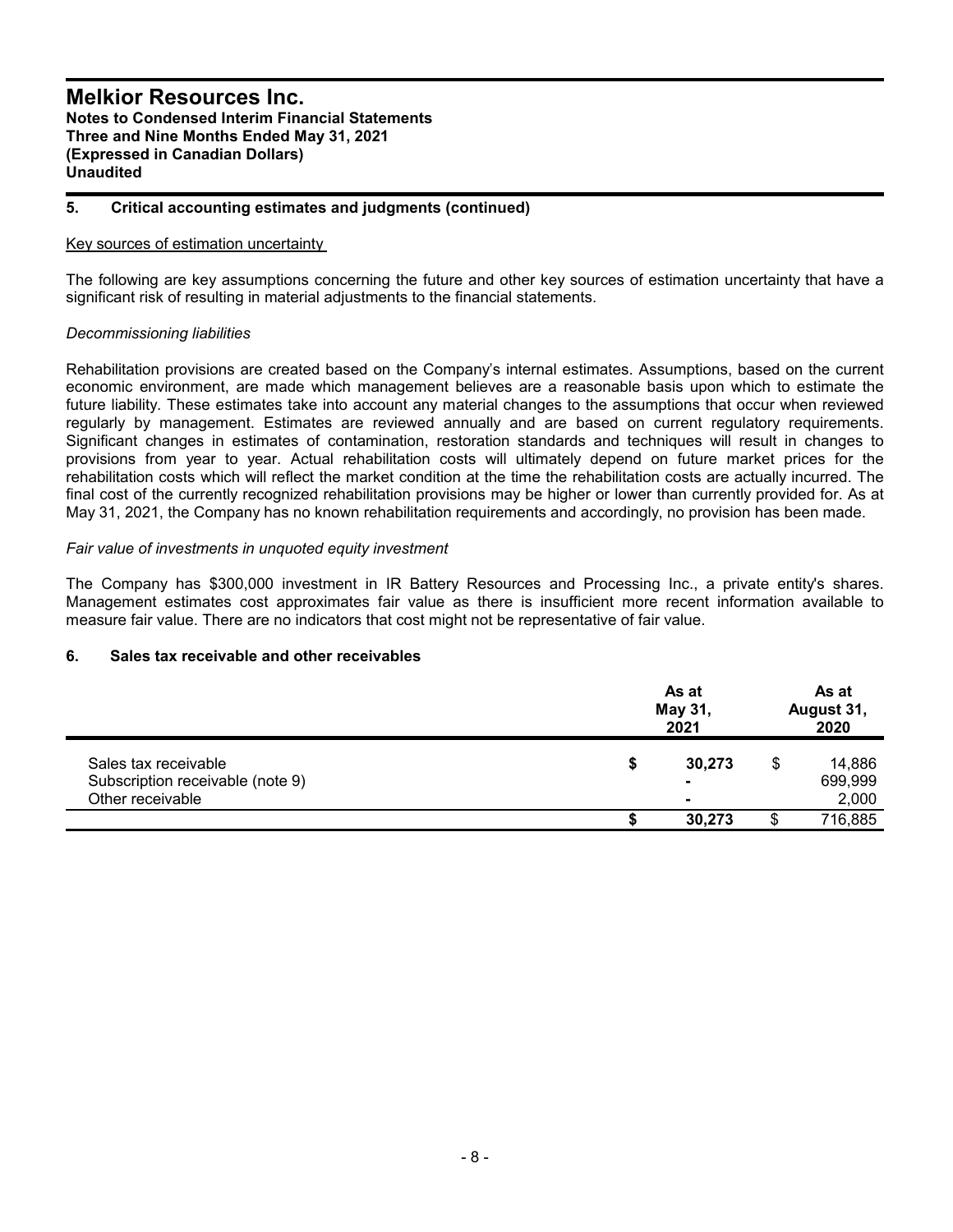#### **7. Marketable securities**

All of the marketable securities held by the Company were acquired through current and prior year's property option and sales transactions with the below listed companies. The Company does not purchase shares of publicly-listed companies on the open market. As at May 31, 2021, the following securities were included in marketable securities:

|                                         | Number of<br>shares |   | <b>Acquisition</b><br>cost | <b>Fair value</b><br>adjustment |      | <b>Fair value</b> |
|-----------------------------------------|---------------------|---|----------------------------|---------------------------------|------|-------------------|
| Northcore Resources Inc.                | 50.000              | S | 60.000                     | (60,000)                        | - \$ | $\blacksquare$    |
| IR Battery Resource and Processing Inc. | 600,000             |   | 300,000                    | $\blacksquare$                  |      | 300,000           |
| NiCan Limited                           | 300,000             |   | 15.000                     | -                               |      | 15,000            |
|                                         |                     |   | 375,000                    | (60,000)                        | \$   | 315,000           |

During the nine months ended May 31, 2021:

- The Company sold 1,000,000 shares of CBLT Inc. for proceeds of \$82,878 and gain of \$42,878; and
- the Company purchased 300,000 shares of NiCan Limited for \$15,000.

As at August 31, 2020, the following securities were included in marketable securities:

|                                                                                   | Number of<br>shares            | <b>Acquisition</b><br>cost         | <b>Fair value</b><br>adjustment | <b>Fair value</b>                                   |
|-----------------------------------------------------------------------------------|--------------------------------|------------------------------------|---------------------------------|-----------------------------------------------------|
| Northcore Resources Inc.<br>CBLT Inc.<br>IR Battery Resources and Processing Inc. | 50,000<br>1,000,000<br>600,000 | \$<br>60,000<br>100.000<br>300,000 | (60,000)<br>(60,000)<br>۰       | \$<br>$\overline{\phantom{a}}$<br>40,000<br>300,000 |
|                                                                                   |                                | 460,000                            | (120,000)                       | 340,000                                             |

During the year ended August 31, 2020:

- The Company sold 50,000 shares of Osisko Mining Inc. for proceeds of \$152,961 and loss of \$22,039; and
- the Company recognized an unrealized gain of \$25,000 from the change in the fair value of the marketable securities.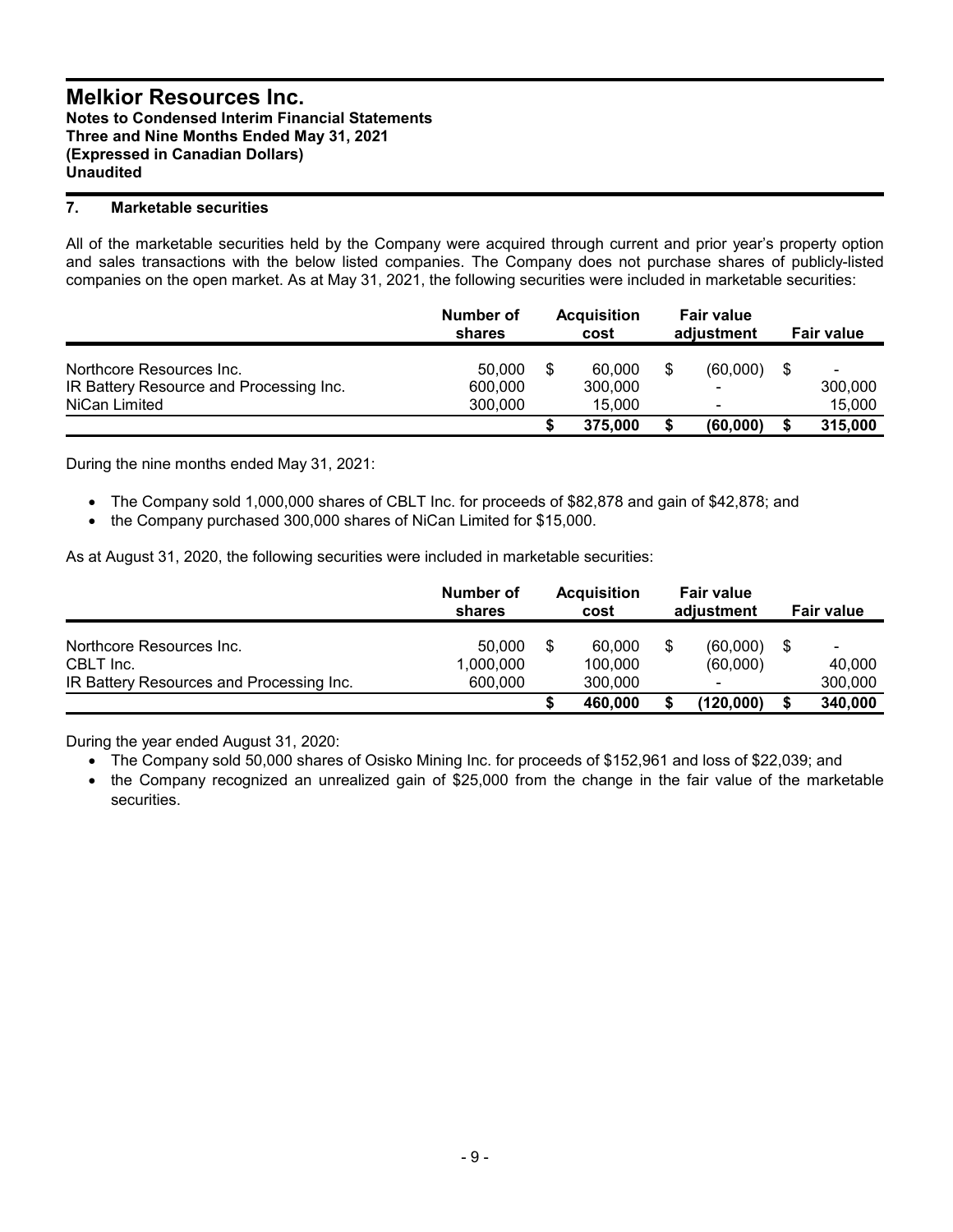**Notes to Condensed Interim Financial Statements Three and Nine Months Ended May 31, 2021 (Expressed in Canadian Dollars) Unaudited**

#### **8. Exploration and evaluation assets**

|                                                                                                    |          |                              | Quebec<br>Ontario |                            |          |                            |          |                    |                                   |
|----------------------------------------------------------------------------------------------------|----------|------------------------------|-------------------|----------------------------|----------|----------------------------|----------|--------------------|-----------------------------------|
|                                                                                                    |          | Urban                        |                   | Val d'Or                   |          | <b>Carscallen</b>          |          | Hemlo              | <b>Total</b>                      |
| <b>Property acquisition costs</b><br>Balance, August 31, 2019<br>Acquisitions<br>Claim maintenance | \$       | 71,935                       | \$                | 5,025                      | \$       | 218,068<br>71,500<br>1,000 | \$       | 144,272<br>8,650   | \$<br>434,275<br>71,500<br>14,675 |
| Balance, May 31, 2020                                                                              |          | 71,935                       |                   | 5,025                      |          | 290,568                    |          | 152,922            | 520,450                           |
| Balance, August 31, 2020<br>Acquisitions<br>Claim maintenance                                      |          | 71,935                       |                   | 7,410<br>2,876             |          | 290,568<br>10,000          |          | 152,922            | 522,835<br>10,000<br>2,876        |
| Balance, May 31, 2021                                                                              | \$       | 71,935                       | \$                | 10,286                     | \$       | 300,568                    | \$       | 152,922            | \$<br>535,711                     |
| <b>Property exploration costs</b><br>Balance, August 31, 2019                                      | \$       | 2,188,972                    | \$                |                            | \$       | 7,388,624                  | \$       | 275,148            | \$<br>9,852,744                   |
| Assays<br>Camp<br>Consulting                                                                       |          | 15,898                       |                   |                            |          | 20,447<br>22,500           |          |                    | 20,447<br>15,898<br>22,500        |
| <b>Drilling</b><br>Geology and prospecting<br>Geophysics                                           |          | 21,804                       |                   |                            |          | 349,274<br>75,884<br>9,100 |          | 10,500<br>200      | 349,274<br>108,188<br>9,300       |
| Balance, May 31, 2020                                                                              |          | 2,226,674                    |                   |                            |          | 7,865,829                  |          | 285,848            | 10,378,351                        |
| Balance, August 31, 2020<br>Assays<br>Camp                                                         |          | 2,044,897<br>7,339<br>63,394 |                   | 35,199<br>14,998           |          | 7,888,450<br>4,031         |          | 291,125            | 10,259,671<br>7,339<br>82,423     |
| Consulting<br><b>Drilling</b><br>Geochemistry                                                      |          | 18,045<br>111,180            |                   | 3,750<br>260,002<br>21,650 |          | 1,890<br>9,682             |          | 920                | 24,605<br>380,864<br>21,650       |
| Geology and prospecting<br>Geophysics<br>Tax credits received                                      |          | (28, 944)                    |                   | 12,435<br>141,340<br>۰     |          |                            |          |                    | 12,435<br>141,340<br>(28, 944)    |
| Balance, May 31, 2021                                                                              | \$       | 2,215,911                    | \$                | 489,374                    | \$       | 7,904,053                  | \$       | 292,045            | \$10,901,383                      |
| <b>Total exploration and evaluation assets</b><br>August 31, 2020<br>May 31, 2021                  | \$<br>\$ | 2,116,832<br>2,287,846       | \$<br>\$          | 42,609<br>499,660          | \$<br>\$ | 8,179,018<br>8,204,621     | \$<br>\$ | 444,047<br>444,967 | \$<br>10,782,506<br>11,437,094    |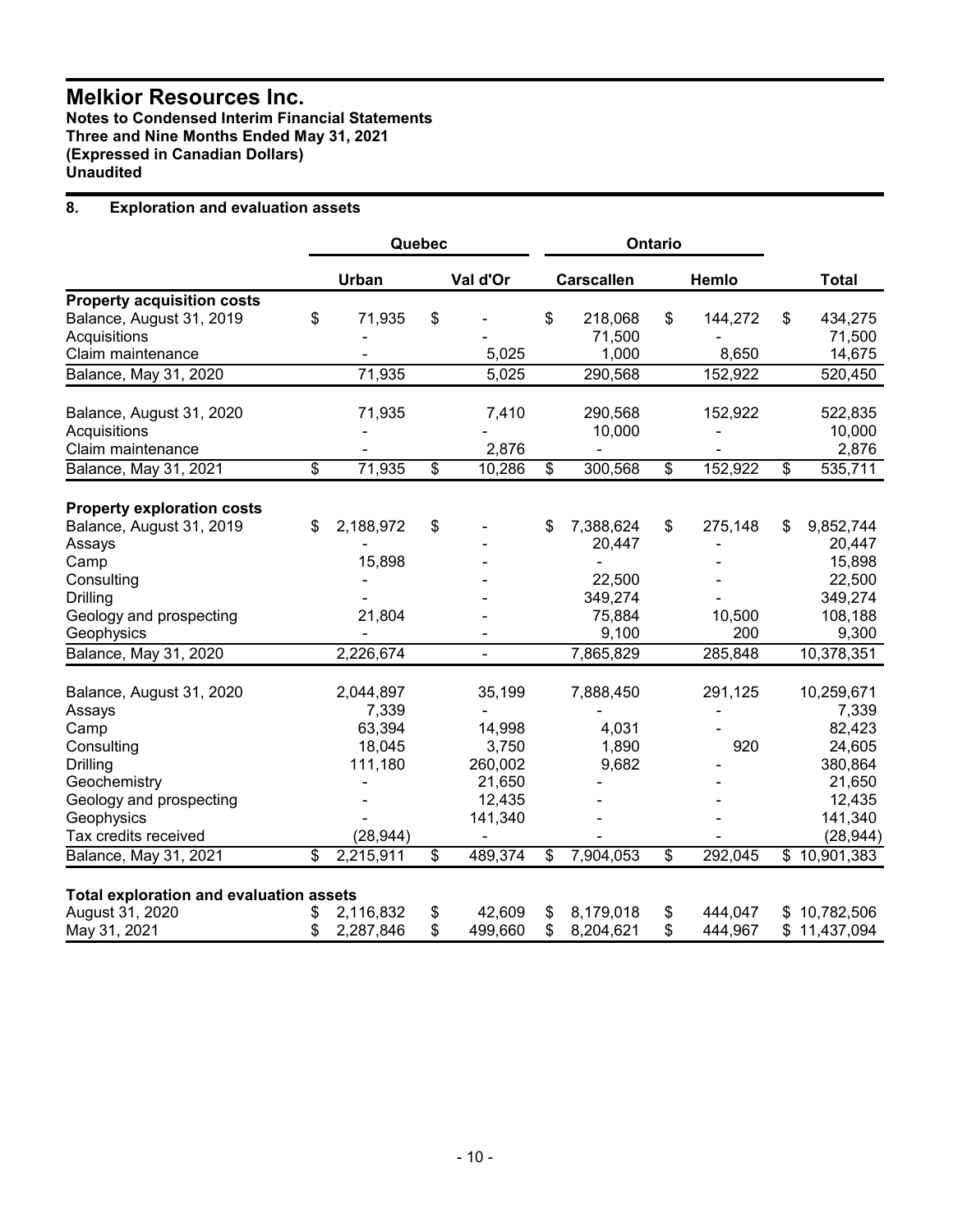#### **8. Exploration and evaluation assets (continued)**

Quebec

#### **(a) Urban**

During the year ended August 31, 2017, the Company acquired claims in the Urban area of Quebec through map staking. The Company has a 100% ownership in the claims and there is no net smelter return royalty ("NSR").

During the year ended August 31, 2018, the Company acquired additional claims through staking.

#### **(b) Launay**

The Company retains a 1.5% NSR on the Launay property, of which one-half may be purchased by Beaufield for \$750,000.

#### **(c) Val d'Or (formerly Tiblemont)**

The Company owns a 100% interest in three mineral claims in Tiblemont Township, Quebec. The Company owns a 100% interest in adjacent claims. On May 12, 2014, three claims were acquired for 20,000 common shares (valued at \$8,000) and a 2% NSR with an optional buy back of 1% for \$1,000,000. The Company wrote off capitalized costs of \$16,746 during the year ended August 31, 2017.

In April 2020, the Company entered into a purchase agreement to sell 100% interest in the three claims for a single cash payment of \$25,000.

In May 2020, the Company acquired 2 packages of claims.

Ontario

#### **(d) Carscallen**

The Company holds a 100% interest in the Carscallen property, west of Timmins. Some claims are subject to a 1.5% NSR while another group of claims is subject to a 2% NSR, of which the Company may buy back one-half for \$1,000,000.

In October and November 2010, the Company signed three agreements to acquire 100% interests in additional mining claims in consideration of \$10,000 cash and two 2% NSR royalties, of which 1% can be repurchased for \$500,000 each.

In October 2013, the Company signed a memorandum of understanding ("MOU") with the Mattagami First Nations. As part of the MOU, the Company issued 20,000 common shares (valued at \$8,000) on December 23, 2013. The Company will pay 2% of all exploration costs eligible for assessment credit to the Mattagami First Nation.

On April 7, 2016, the Company issued 21,000 common shares (valued at \$8,400) for the acquisition of a 100% interest in an additional mining claim, totaling 64 hectares, from an arm's length party.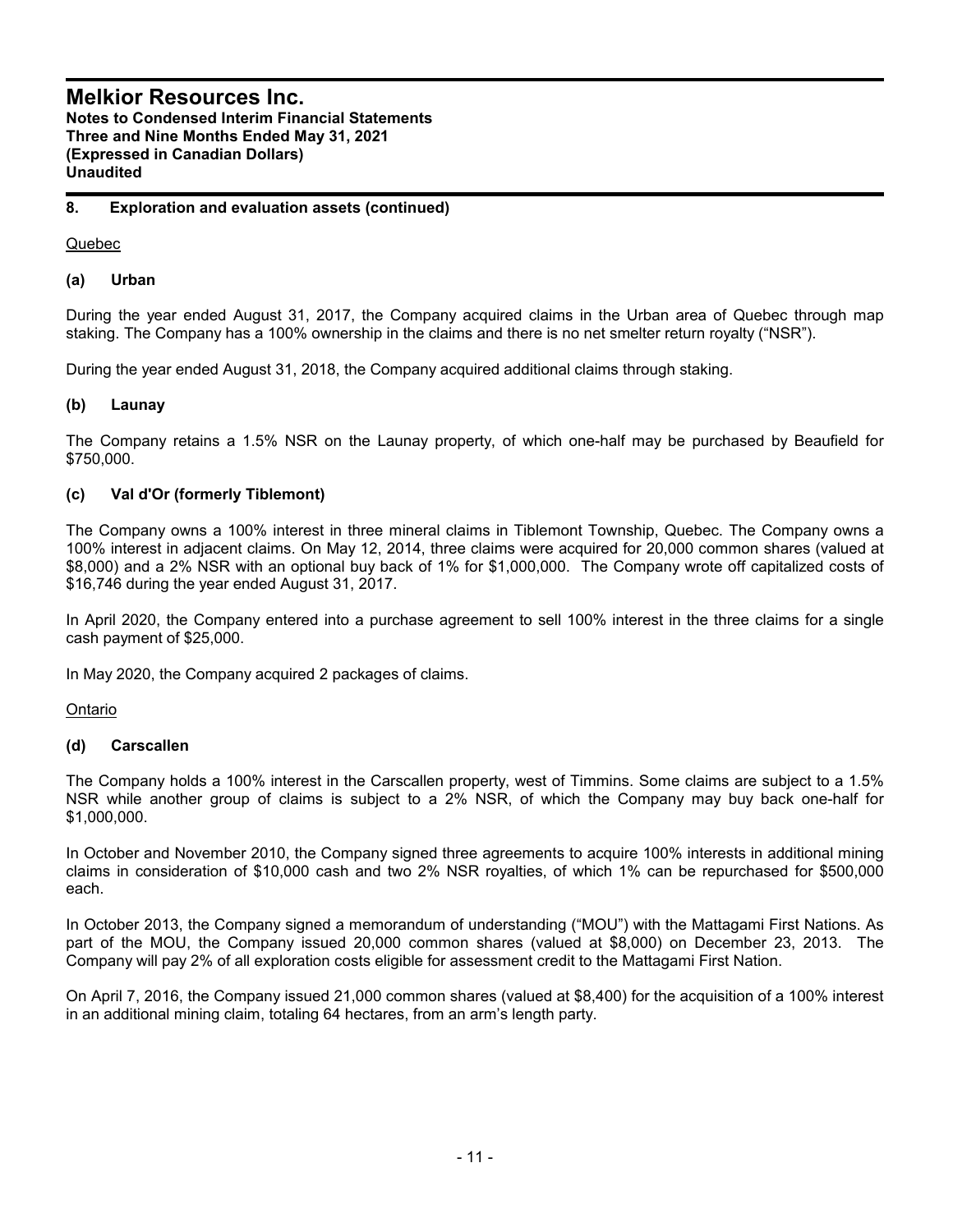#### **8. Exploration and evaluation assets (continued)**

#### **(d) Carscallen (continued)**

During the year ended August 31, 2017, the Company acquired additional claims through cash purchase agreements and staking. One of the claims is subject to a 2% NSR.

During the year ended August 31, 2018, the Company entered into three agreements for the purchase of six additional claims for the Carscallen property. The Company paid \$12,500 and issued 10,000 common shares (valued at \$7,000) as consideration. Two of the claims are subject to a 2% NSR.

During the year ended August 31, 2017, the Company paid \$5,000 for a 100% interest in a claim located in the Carscallen Township. This claim is part of the Big Marsh property, where the Company has existing claims. The previous claims were deemed impaired during the year ended August 31, 2016.

The Company also holds a 100% interest in claims forming the Bristol property acquired through staking during the year ended August 31, 2017.

On May 6, 2020, the Company entered into an option agreement of 6 cell units (the "Carscallen Claims"). Pursuant to the option agreement, the Company can acquire 100% interest in the Carscallen Claims, subject to a 3% NSR, in consideration for:

- On signing, cash payment of \$10,000 (paid);
- Upon TSX-V acceptance, issuance of 75,000 shares of the Company (issued, valued at \$61,500);
- On the first anniversary, cash payment of \$10,000 (paid) and issuance of \$25,000 worth of shares issued at the weighted average price of the common shares for the 10 trading days immediately preceding (issued subsequent to May 31, 2021); and
- On the second anniversary, cash payment of \$10,000 and issuance of \$25,000 worth of shares issued at the weighted average price of the common shares for the 10 trading days immediately preceding.

The Company may purchase one-half of the NSR at any time for the sum of \$1,000,000.

On September 28, 2020, the Company completed a strategic partnership with Kirkland Lake Gold Ltd ("Kirkland"). Under the terms of the option agreement (the "Kirkland Option Agreement") between the Company and Kirkland, the Company granted Kirkland the right to earn-in up to a 75% interest in the Carscallen Project and acquire up to 1,250,000 units of the Company on a private placement basis (see note 9(b)).

Under the terms of the Kirkland Option Agreement, Kirkland has an option to earn a 50% interest in the Carscallen Project in consideration for completing \$10 million in exploration expenditures over a period of 5 years (the "Phase 1 Expenditures"). Kirkland has a minimum commitment of \$3 million during the first 2 years of the option period. Should Kirkland fail to incur the Phase 1 Expenditures during the option period, Kirkland's option to acquire the 50% interest shall expire.

Upon Kirkland completing the Phase 1 Expenditures and earning its 50% interest, the parties shall enter into a joint venture agreement to carry on operations with respect to the Carscallen Project (the "Joint Venture"). Upon the formation of a Joint Venture, Kirkland will have the right to earn an additional 25% interest in the Carscallen Project by incurring exploration expenditures of \$100 million within the first 5 years of the formation of the Joint Venture. Any additional funds required beyond the \$100 million will be contributed by the Joint Venture parties based on their proportional joint venture interests.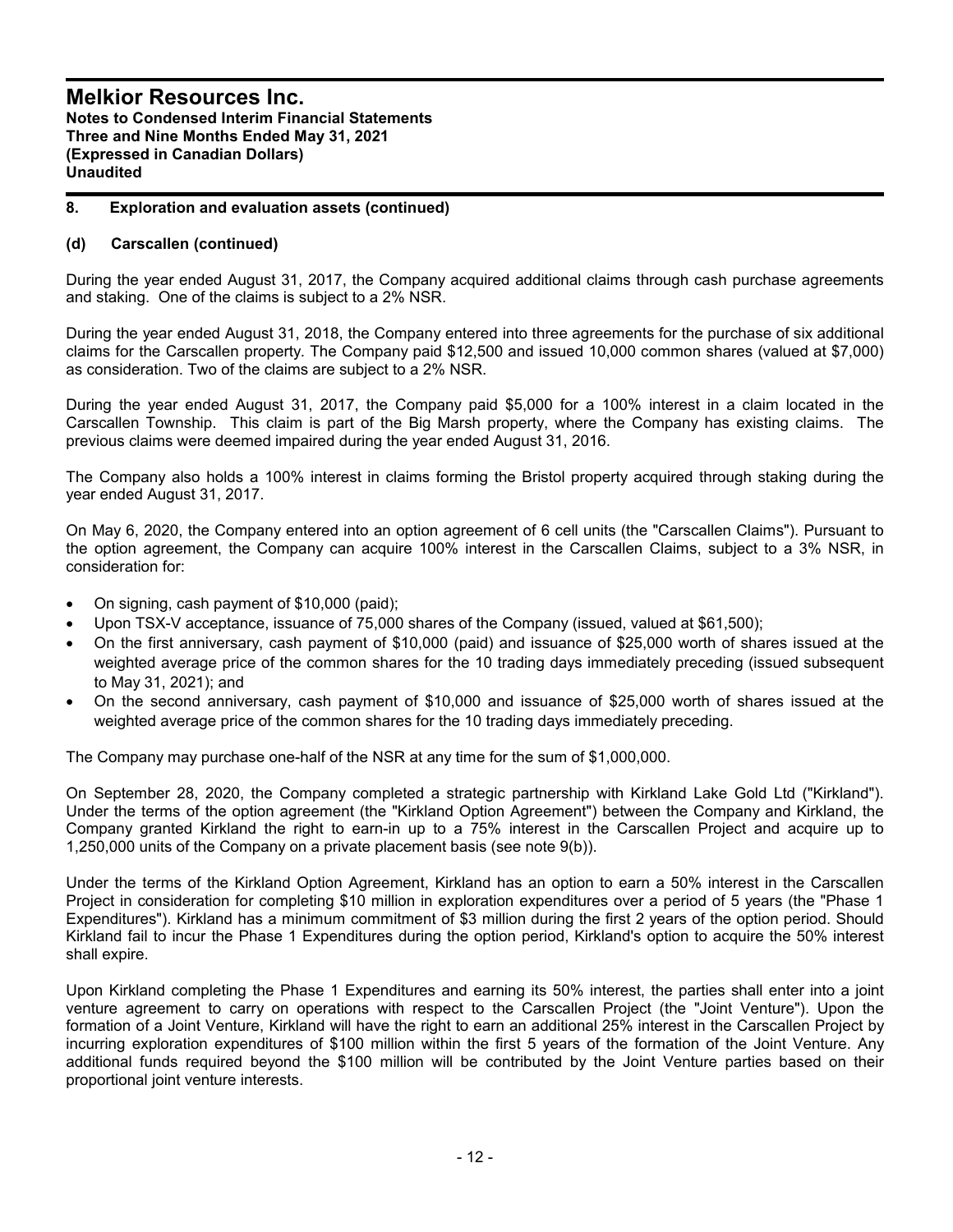#### **8. Exploration and evaluation assets (continued)**

#### **(e) Hemlo**

On May 12, 2017, the Company entered into an agreement to acquire a 100% interest in the Hemlo property. The Company paid \$5,000 and issued 150,000 common shares (valued at \$90,000) as consideration. The vendor holds a 3% NSR, of which one-third may be purchased by the Company for \$1,000,000.

During the year ended August 31, 2017, the Company acquired additional claims through cash purchase agreements and staking.

On November 20, 2020, the Company announced the closing of an option and joint venture agreement with Barrick Gold Inc. ("Barrick"), a wholly-owned subsidiary of Barrick Gold Corporation. Under the terms of the option agreement entered into between the Company and Barrick (the "Barrick Option Agreement"), Melkior has granted Barrick the right to earn-in up to a 75% interest in the Hemlo Project located 20 kilometres east of Barrick's Hemlo Mine.

Under the terms of the Barrick Option Agreement, Barrick has an option to earn a 75% interest in the Property in consideration for completing \$4 million in exploration expenditures over a period of 5 years. Barrick has a minimum commitment of \$0.5 million during the first 2 years of the option period. Barrick will act as the operator of the Hemlo Project during the option period. All expenditures beyond the minimum commitment are optional. Should Barrick fail to incur the expenditures during the option period, Barrick's option to acquire the 75% interest shall expire.

Upon Barrick completing the expenditures and earning its 75% interest, the parties shall enter into a joint venture agreement to carry on operations with respect to the Hemlo Project. Funds required for further development will be contributed by the joint venture parties based on their proportional joint venture interests. Dilution of a shareholder's interest below 10% will result in the conversion of the interest to a NSR royalty of either 1% or 2% on certain claims dependent on pre-existing royalties.

#### **9. Share capital**

#### **(a) Authorized share capital**

- (i) an unlimited number of common shares without par value, voting and participating; and
- (ii) an unlimited number of preferred shares with an 8% non-cumulative dividend, redeemable at the request of the Company at paid-up capital.

On February 26, 2020, the Company affected a 10-to-1 stock consolidation, which has been retrospectively applied in these financial statements.

#### **(b) Issued**

#### During the nine months ended May 31, 2021

On September 28, 2020, pursuant to the terms of the Kirkland option agreement, the Company closed a subscription by Kirkland of 1,250,000 units of the Company at \$0.80 per unit on a private placement basis for total gross proceeds of \$1 million. Each unit consists of one common share and one common share purchase warrant. Each warrant will entitle Kirkland to purchase one additional common share of the Company at a price of \$1.20 per share for a period of 2 years from the date of issue.

During the nine months ended May 31, 2021, a total of 550,000 stock options were exercised at \$0.20 per share for aggregate gross proceeds of \$110,000. As a result, \$76,732 was transferred from contributed surplus to share capital.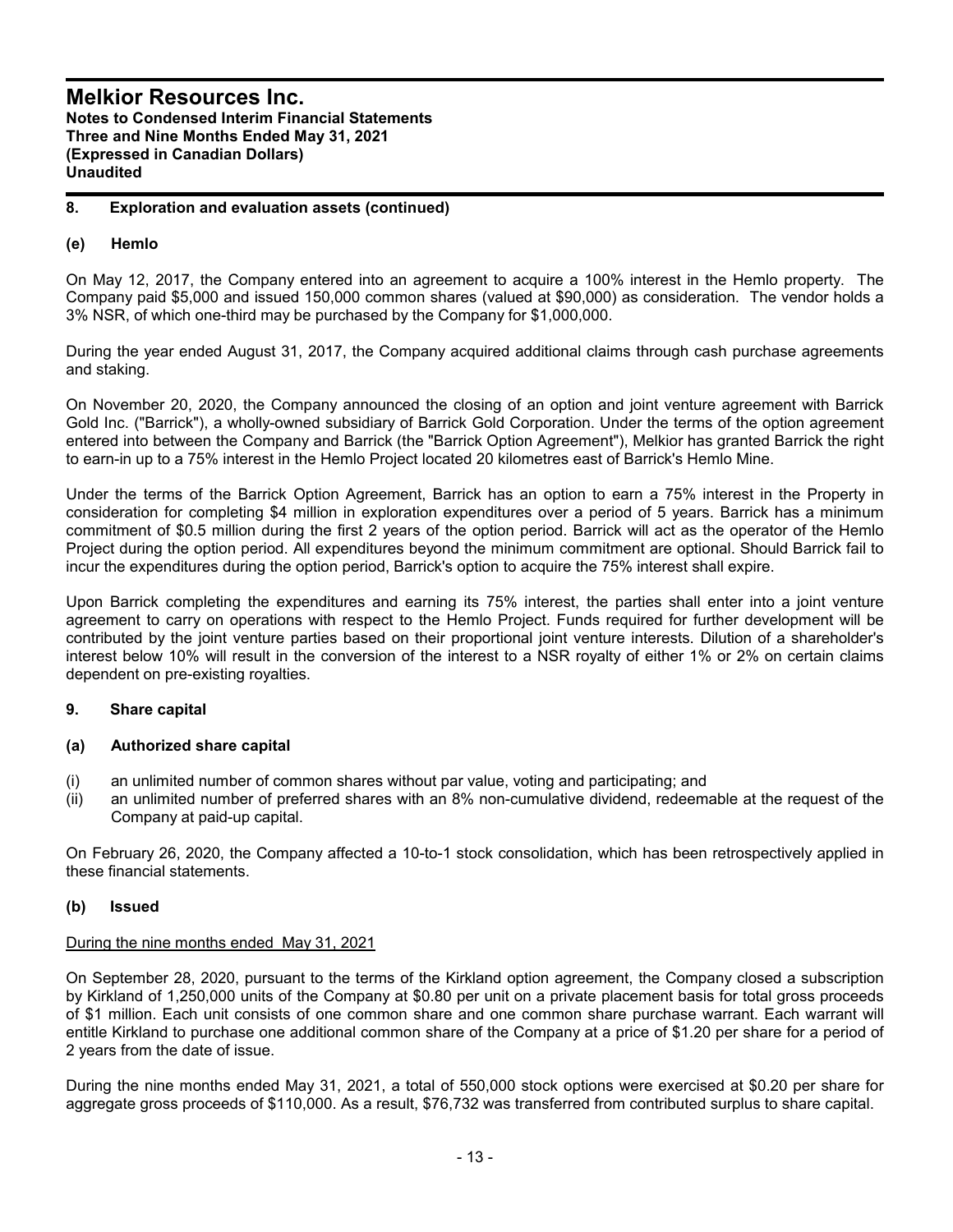#### **9. Share capital (continued)**

#### **(b) Issued**

During the year ended August 31, 2020

On May 22, 2020, the Company issued 75,000 common shares (valued at \$61,500) for the acquisition of Carscallen Claims (see note 8(d)).

On August 28, 2020, the Company closed a non-brokered flow-through private placement and issued 608,695 flowthrough shares at \$1.15 per share for gross proceeds of \$699,999, received subsequent to August 31, 2020. The flowthrough premium paid by investors was calculated as \$0.29 per share. Accordingly, \$176,522 was recorded as flowthrough share liabilities. The Company incurred cash share issuance cost of \$54,000.

#### **(c) Stock options**

The Company maintains a stock option plan (the "Plan") pursuant to which options to purchase common shares may be granted for its eligible directors, officers and employees of the Company, as well as persons providing ongoing services to the Company.

The number of shares to be delivered upon the exercise of all options granted under the amended plan shall not exceed 10% of the aggregate number of common shares of the Company issued and outstanding.

Unless indicated otherwise by the Board at the time of grant, one-sixth of options granted shall vest every three months from the date of the grant.

In the event that an optionee ceases to be an eligible person prior to the expiry date of their respective options, the options shall expire 12 months after the termination date or on the expiry date, whichever comes first (except for persons providing investor relations activities who will remain subject to a 30-day expiry period). In the event of termination with cause, the options of an eligible person shall expire on the date of notice of termination.

The purchase price of the common shares, upon exercise of each option granted under the Plan, shall be a price fixed for such option by the Board of Directors upon grant of each such option, but such price shall not be less than the market price at closing of transactions the day prior to the grant or any other regulations by the TSX-V. Each option, unless sooner terminated in accordance with the terms, conditions and limitations thereof, or unless sooner exercised, shall expire on the date determined by the Board of Directors when the option is granted or, failing such determination, not later than upon the tenth anniversary of the grant of the option.

The total number of options granted to any one individual in any 12-month period will not exceed 5% of the issued common shares. The total number of options granted to a consultant in any 12-month period will not exceed 2% of the issued common shares at the time of grant. The total number of options granted to persons providing investor relations activities in any 12-month period will not exceed 2% of the issued common shares at the time of grant. These options must vest in stages over a 12-month period from the date of grant with no more than 25% of the options vesting in any three-month period.

All share-based payments will be settled in equity. The Company has no legal or constructive obligation to repurchase or settle the options in cash.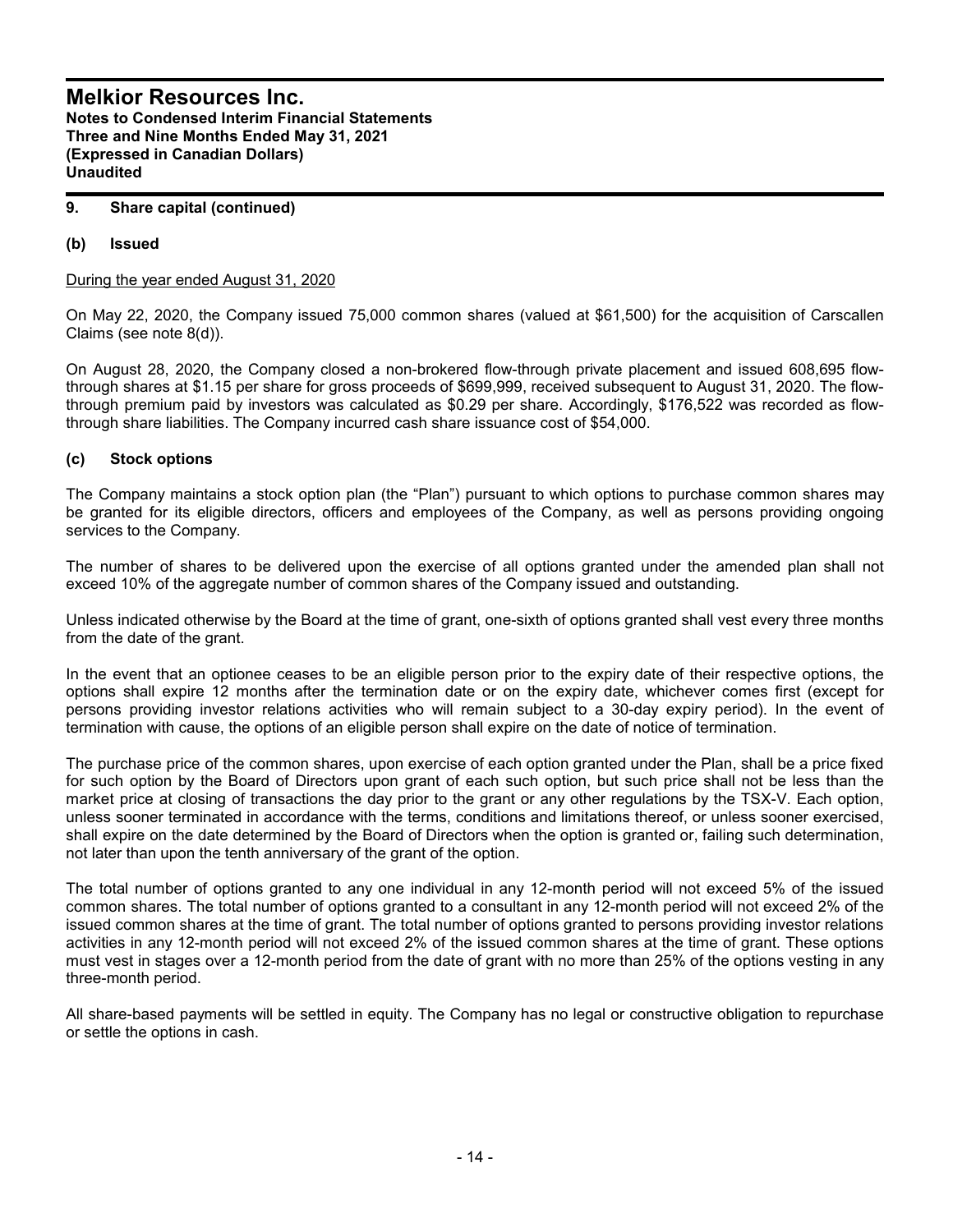#### **9. Share capital (continued)**

#### **(c) Stock options (continued)**

A summary of changes of the Company's common share purchase options is presented below for the periods ended May 31, 2021 and 2020:

|                          | Number of<br>stock options | Weighted<br>average<br>exercise price |      |  |
|--------------------------|----------------------------|---------------------------------------|------|--|
| Balance, August 31, 2019 | 460,000                    | \$                                    | 1.33 |  |
| Issued (i)(ii)           | 1,075,000                  |                                       | 0.21 |  |
| Forfeited                | (10,000)                   |                                       | 1.50 |  |
| Balance, May 31, 2020    | 1,525,000                  | \$                                    | 0.54 |  |
| Balance, August 31, 2020 | 1,815,000                  | \$                                    | 0.53 |  |
| Issued (iii)             | 900,000                    |                                       | 0.70 |  |
| Expired                  | (160,000)                  |                                       | 1.00 |  |
| Forfeited                | (70,000)                   |                                       | 1.50 |  |
| Exercised                | (550,000)                  |                                       | 0.20 |  |
| Balance, May 31, 2021    | 1,935,000                  | \$                                    | 0.63 |  |

(i) On February 27, 2020, the Company granted 1,025,000 stock options to certain directors and officers of the Company exercisable at a price of \$0.20 per common share. The options vest immediately and expire in five years. The grant date fair value of \$143,000 was assigned to the stock options as estimated by using the Black-Scholes valuation model with the following assumptions: share price of \$0.15, expected dividend yield of 0%, expected volatility of 165%, which is based on historical volatility of the Company's share price, risk-free rate of return of 1.14% and an expected maturity of five years. For the three and nine months ended May 31, 2021, \$nil was expensed to share-based payment (three and nine months ended May 31, 2020 - \$143,000).

(ii) On April 22, 2020, the Company granted 50,000 stock options to a consultant of the Company exercisable at a price of \$0.35 per common share. The options vest immediately and expire in three years. The grant date fair value of \$11,000 was assigned to the stock options as estimated by using the Black-Scholes valuation model with the following assumptions: share price of \$0.27, expected dividend yield of 0%, expected volatility of 154%, which is based on historical volatility of the Company's share price, risk-free rate of return of 0.35% and an expected maturity of 3 years. For the three and nine months ended May 31, 2021, \$11,000 was expensed to share-based payments.

(iii) On February 22, 2021, the Company granted 900,000 stock options to certain directors of the Company exercisable at \$0.70 per common share. The options vest immediately and expire in five years. The grant date fair value of \$524,000 was assigned to the stock options as estimated by using the Black-Scholes valuation model with the following assumptions: share price of \$0.65, expected dividend yield of 0%, expected volatility of 146%, which is based on historical volatility of the Company's share price, risk-free rate of return of 0.67% and an expected maturity of 5 years. For the three and nine months ended May 31, 2021, \$524,000 was expensed to share-based payments.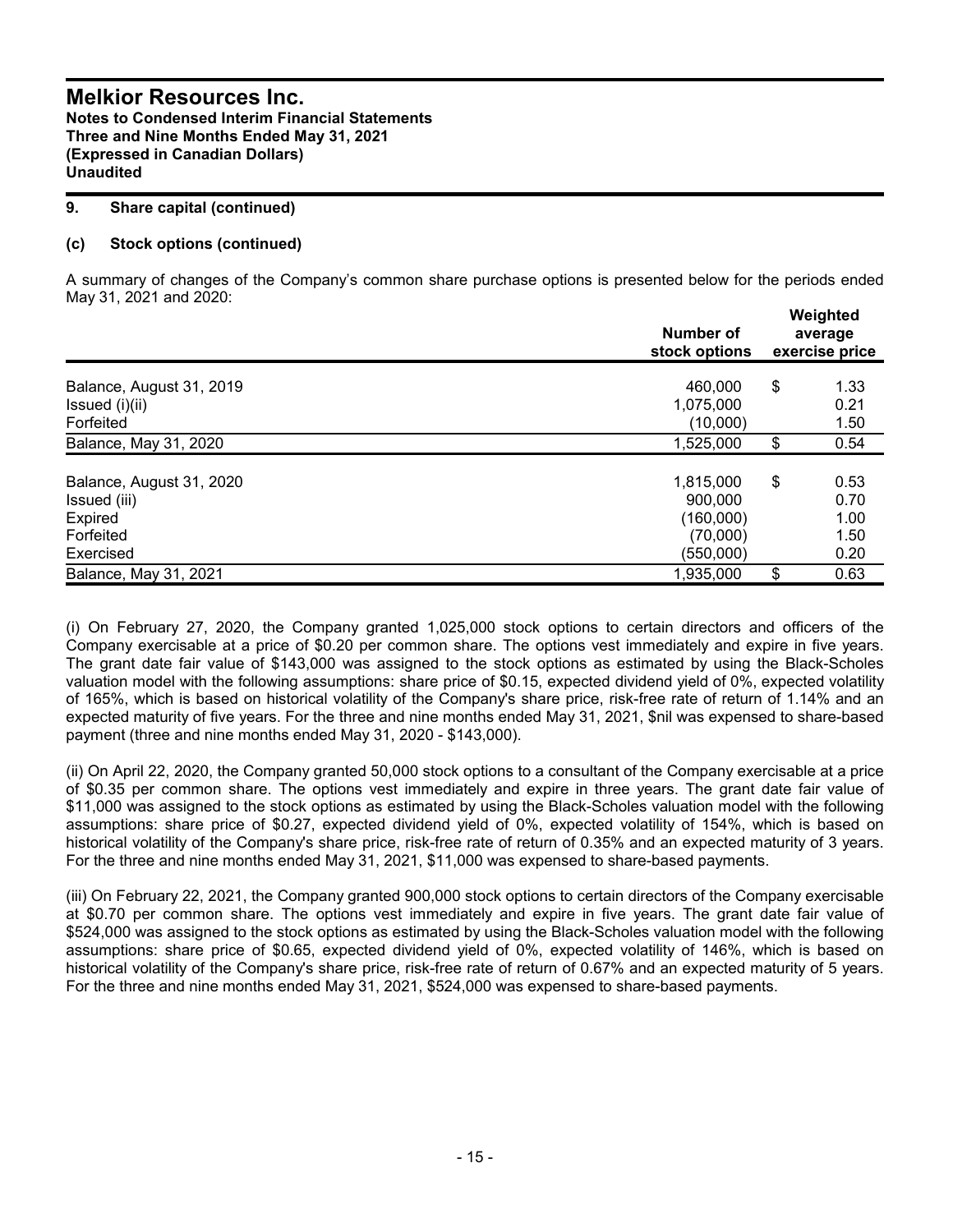#### **9. Share capital (continued)**

#### **(c) Stock options (continued)**

The following table reflects the actual stock options issued and outstanding as of May 31, 2021:

| <b>Expiry date</b> | <b>Exercise</b><br>price(\$) | <b>Weighted average</b><br>remaining<br>contractual<br>life (years) | Number of<br>options<br>outstanding | Number of<br>options<br>vested<br>(exercisable) |  |
|--------------------|------------------------------|---------------------------------------------------------------------|-------------------------------------|-------------------------------------------------|--|
|                    |                              |                                                                     |                                     |                                                 |  |
| April 22, 2023     | 0.35                         | 1.89                                                                | 50,000                              | 50,000                                          |  |
| January 10, 2024   | 1.50                         | 2.61                                                                | 100,000                             | 100.000                                         |  |
| February 27, 2025  | 0.20                         | 3.75                                                                | 475,000                             | 475,000                                         |  |
| June 25, 2023      | 0.80                         | 2.07                                                                | 410.000                             | 410,000                                         |  |
| February 22, 2026  | 0.70                         | 4.73                                                                | 900,000                             | 900,000                                         |  |
|                    |                              |                                                                     |                                     |                                                 |  |
|                    | 0.63                         | 3.74                                                                | 1,935,000                           | 1,935,000                                       |  |

#### **(d) Warrants**

Warrant transactions and the number of warrants outstanding are summarized as follows:

|                                                                             | Number of<br>warrants  |   | Weighted<br>average<br>exercise price |
|-----------------------------------------------------------------------------|------------------------|---|---------------------------------------|
| Balance, August 31, 2019, May 31, 2020 and August 31, 2020<br><b>Issued</b> | 2,000,000<br>1,250,000 | S | 0.85<br>1.20                          |
| Balance, May 31, 2021                                                       | 3,250,000              |   | 0.98                                  |

The following warrants were outstanding and exercisable as of May 31, 2021:

| <b>Expiry date</b>                     | <b>Exercise</b><br>price(\$) | <b>Weighted average</b><br>remaining<br>contractual<br>life (years) | Number of<br>warrants<br>outstanding | Number of<br>warrants<br>exercisable |  |
|----------------------------------------|------------------------------|---------------------------------------------------------------------|--------------------------------------|--------------------------------------|--|
| September 28, 2022<br>June 8, 2023 (i) | 1.20<br>0.85                 | 1.33<br>2.02                                                        | 1,250,000<br>2,000,000               | 1,250,000<br>2,000,000               |  |
|                                        | 0.98                         | 2.01                                                                | 3,250,000                            | 3,250,000                            |  |

(i) In January 2021, the Company extended the expiry date of the 2,000,000 warrants from June 8, 2021 to June 8, 2023.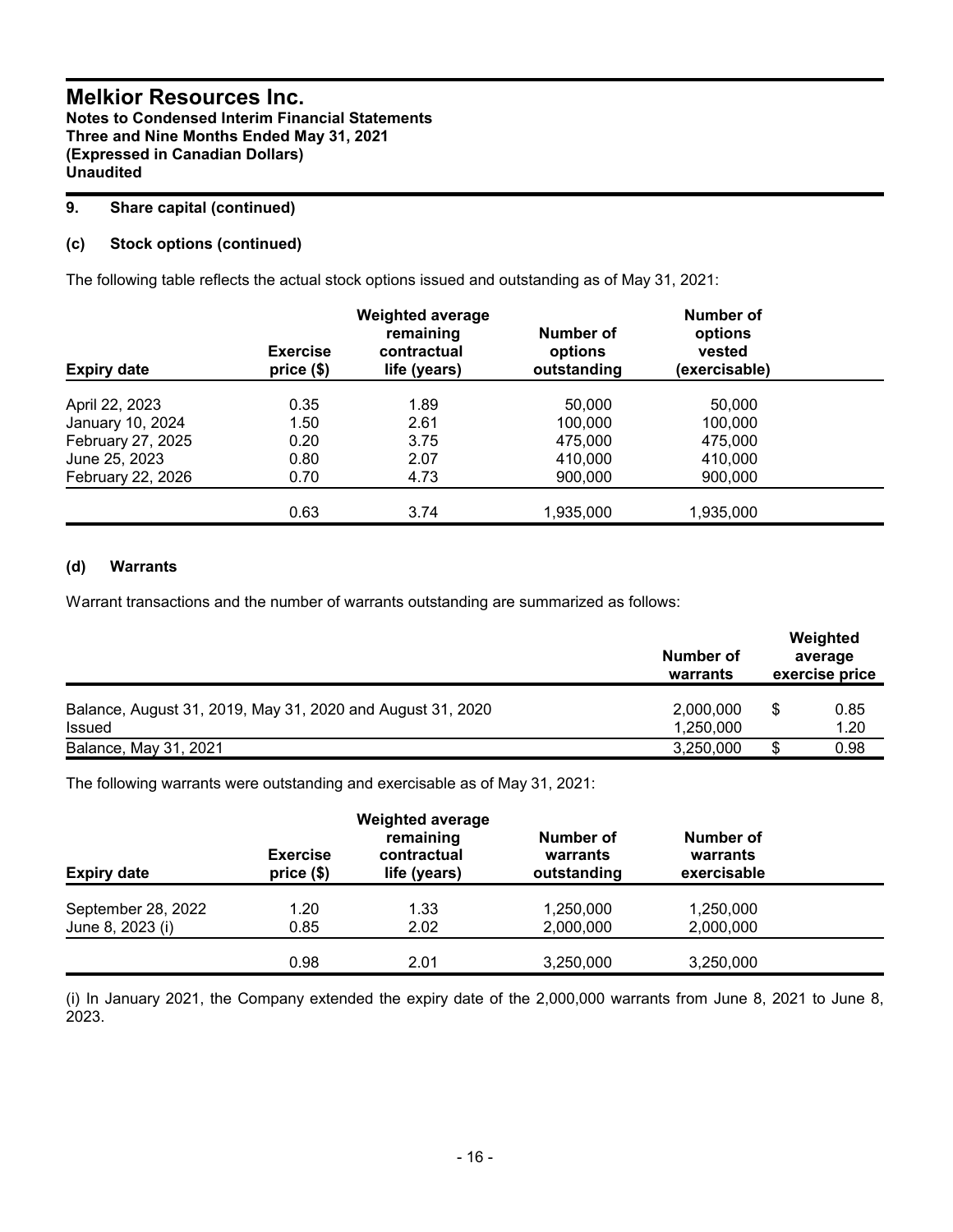**Notes to Condensed Interim Financial Statements Three and Nine Months Ended May 31, 2021 (Expressed in Canadian Dollars) Unaudited**

#### **9. Share capital (continued)**

#### **(e) Finders' warrants**

|                                                         | Number of<br>warrants | Weighted<br>average<br>exercise price |      |  |
|---------------------------------------------------------|-----------------------|---------------------------------------|------|--|
| Balance, August 31, 2019                                | 75,321                | \$                                    | 0.85 |  |
| Expired                                                 | (46, 154)             |                                       | 0.70 |  |
| Balance, May 31, 2020, August 31, 2020 and May 31, 2021 | 29,167                | \$                                    | 1.10 |  |
| Expired                                                 | (29, 167)             |                                       | 1.10 |  |
| Balance, May 31, 2021                                   |                       |                                       |      |  |

No finders' warrants were outstanding as of May 31, 2021.

#### **10. Related party transactions**

The Company's related parties include companies controlled by officers and close family members of directors and key management, as described below.

Unless otherwise stated, none of the transactions incorporated special terms and conditions and no guarantees were given or received. Outstanding balances are usually settled in cash.

The Company's key management personnel are members of the Board of Directors (of which the president of the Company is a member), as well as the chief financial officers and the corporate secretary. Key management compensation is as follows:

|                                                                                      | <b>Three Months</b><br>Ended<br>May 31,<br>2021 |                          | <b>Three Months</b><br><b>Ended</b><br>May 31,<br>2020 |                                    | <b>Nine Months</b><br><b>Ended</b><br>May 31,<br>2021 |                            | <b>Nine Months</b><br><b>Ended</b><br>May 31,<br>2020 |                            |
|--------------------------------------------------------------------------------------|-------------------------------------------------|--------------------------|--------------------------------------------------------|------------------------------------|-------------------------------------------------------|----------------------------|-------------------------------------------------------|----------------------------|
| Consulting and management fees (i)<br>Professional fees (ii)<br>Regulatory fees (ii) | \$                                              | 18,750<br>7.740<br>5,480 | \$                                                     | 15.000<br>9,300<br>4,877           | S                                                     | 56,250<br>26,038<br>21,191 | \$                                                    | 15,000<br>24,626<br>14,546 |
| Total short-term compensation<br>Share-based payments                                |                                                 | 31,970<br>$\blacksquare$ |                                                        | 29.177<br>$\overline{\phantom{0}}$ |                                                       | 103,479<br>524,000         |                                                       | 54,172<br>143,000          |
| Total key management compensation                                                    |                                                 | 31,970                   | \$                                                     | 29.177                             |                                                       | 627,479                    | \$                                                    | 197,172                    |

As at May 31, 2021, the balance due to related parties amounted to \$4,193 (August 31, 2020 - \$30,787) and was recorded in accounts payable and accrued liabilities.

(i) Management fees to the Company's CEO are paid pursuant to a 2020 consulting agreement under which Silverwater Capital Corp., a company controlled by the Company's CEO, receives a monthly fee of \$5,000. The Company can terminate the agreement with three months' notice.